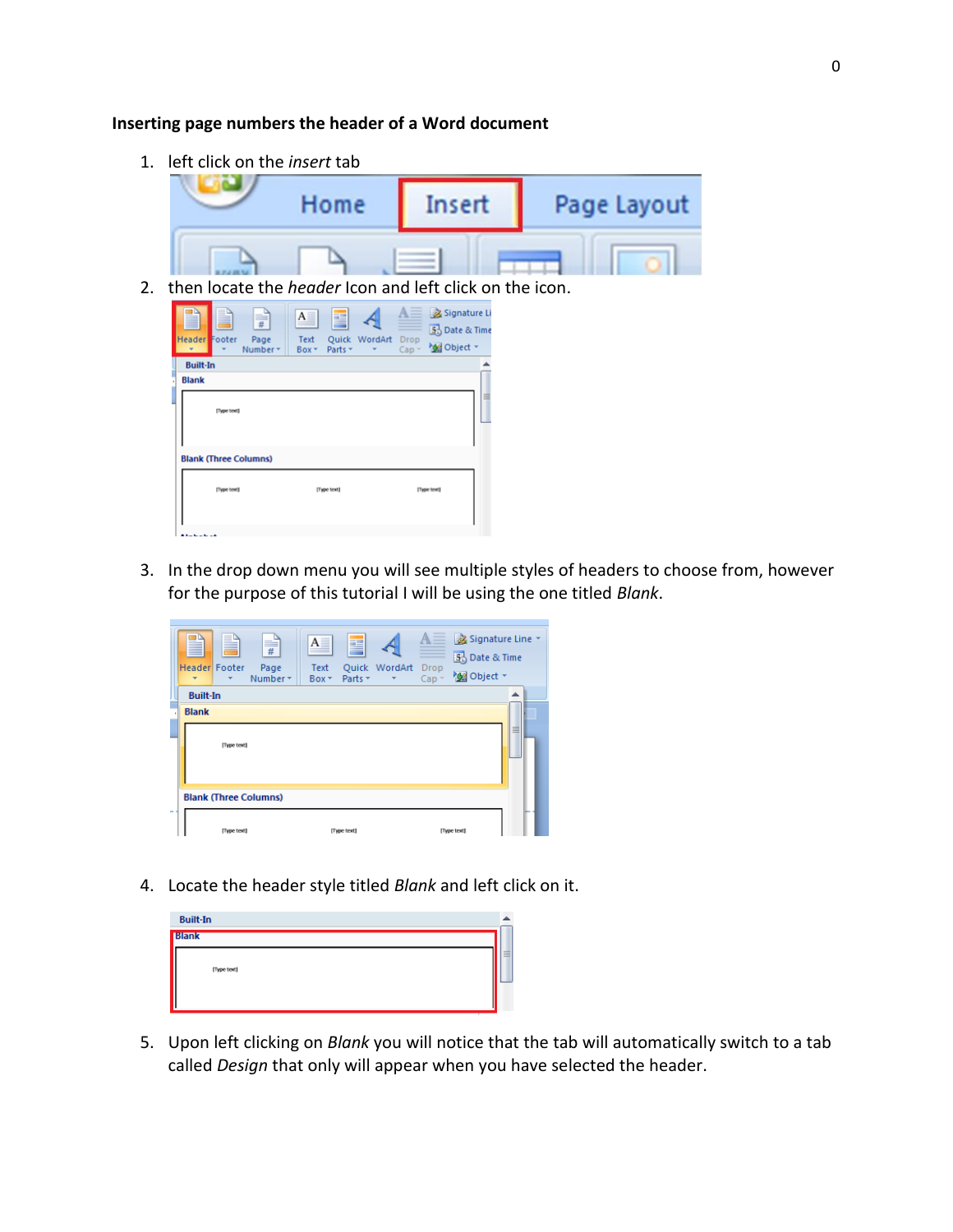

6. Locate the *Page Number* Icon in the *Design* tab and left click on the icon. There will be a drop down menu that will appear.

| $\rightarrow$ | Home     |        | Page Layout | References           | Mailings          | Review<br>View             | Design                     |                          |     |               |                   |
|---------------|----------|--------|-------------|----------------------|-------------------|----------------------------|----------------------------|--------------------------|-----|---------------|-------------------|
|               |          |        | <b>ASS</b>  | Ha                   |                   | <b>T.</b> Previous Section | Different First Page       | Header from Top:         | 0.5 |               |                   |
| Header        | Footer   | Page   |             | Quick Picture<br>COn | Goto<br>Go to     | In Next Section            | Different Odd & Even Pages | Footer from Bottom: 0.5" |     | $\rightarrow$ | ∽<br>Close Header |
|               |          | Number | Parts +     | Art                  | Footer<br>deader. | <b>WA Link to Previous</b> | Show Document Text         | Insert Alignment Tab     |     |               | and Footer        |
|               | Header & |        | Insert      |                      |                   | <b>Navigation</b>          | Options                    | Position                 |     |               | Close             |

7. Move your mouse so that the *Top Of Page* tab in the drop down menu is highlighted. There will be a new menu that will appear to the right of the *Top Of Page* tab.



8. In this menu, there will be multiple styles of page numbers that will be listed; however we will be using the style called *Plain Number 1* in this tutorial.



9. Left click on the page number style called *Plain Number 1.*